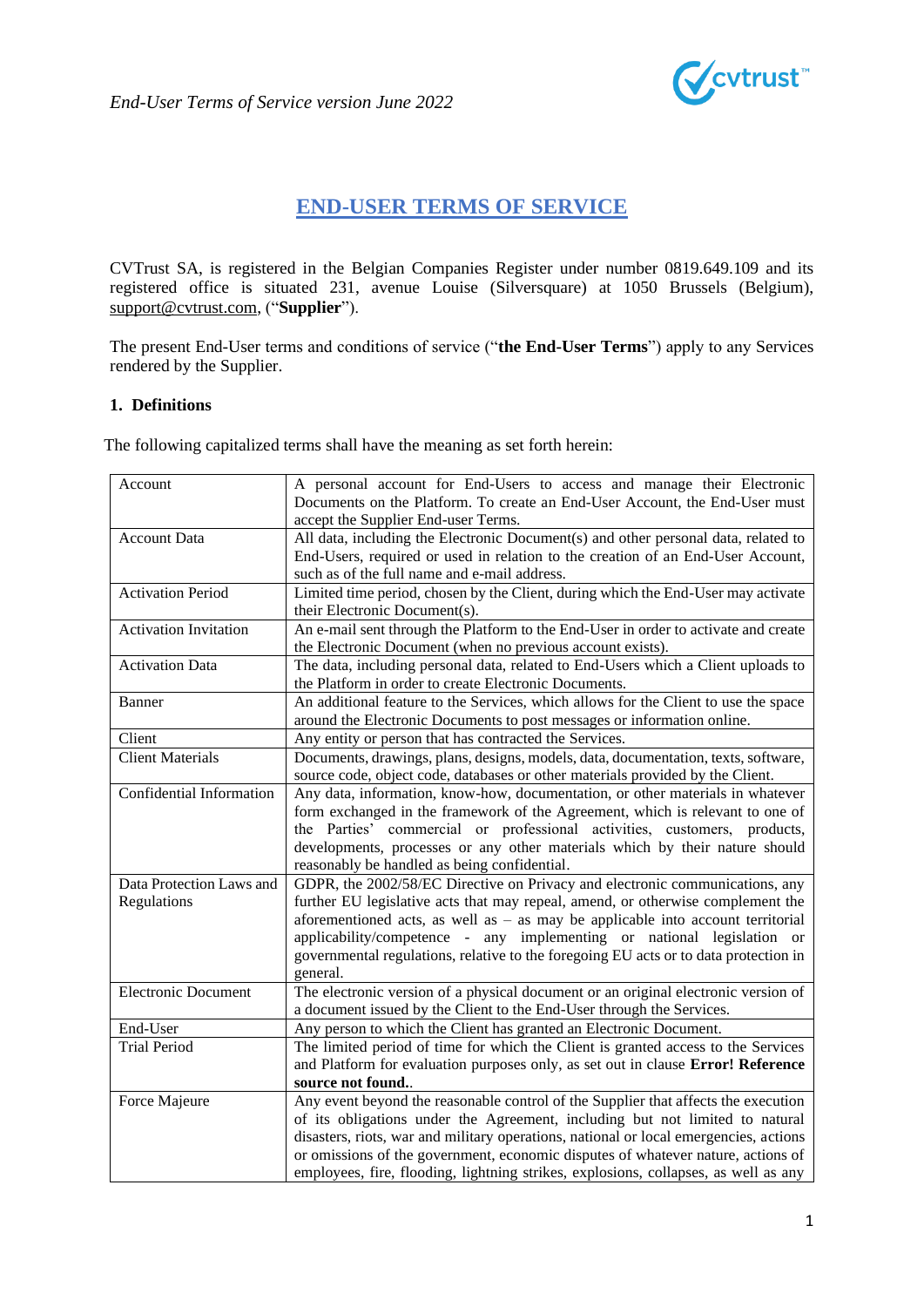

|                              | action or omission of a person or entity beyond the reasonable control of the<br>Supplier.                                                                                                                                                                                                                                                                                                                                                                                                                                                                                                                          |  |  |  |
|------------------------------|---------------------------------------------------------------------------------------------------------------------------------------------------------------------------------------------------------------------------------------------------------------------------------------------------------------------------------------------------------------------------------------------------------------------------------------------------------------------------------------------------------------------------------------------------------------------------------------------------------------------|--|--|--|
| <b>GDPR</b>                  | Regulation (EU) 2016/679 of the European Parliament and of the Council of 27<br>April 2016 on the protection of natural persons with regard to the processing of<br>personal data and on the free movement of such data, and repealing Directive<br>95/46/EC (General Data Protection Regulation)                                                                                                                                                                                                                                                                                                                   |  |  |  |
| <b>Intellectual Property</b> | Any copyrights, including copyrights on software, all rights in relation to<br>inventions (including patent rights), registered and unregistered trademarks<br>(including service marks), sui-generis database rights, design rights, Confidential<br>Information (including trade secrets and know-how) and circuit layouts, and all<br>other rights resulting from intellectual activity in the industrial, scientific or artistic<br>fields including rights in, or related to, all discoveries, improvements, new concepts<br>and ideas and any similar right recognized from time to time in any jurisdiction. |  |  |  |
| Offer                        | The commercial offer, made by the Supplier to the Client, regarding the<br>performance of Services, under a personalized Enterprise Service model<br>Agreement.                                                                                                                                                                                                                                                                                                                                                                                                                                                     |  |  |  |
| Party or Parties             | Respectively, either individually the Client or the Supplier, or both collectively.                                                                                                                                                                                                                                                                                                                                                                                                                                                                                                                                 |  |  |  |
| Platform                     | Refers to the proprietary software portal through which the Supplier provides<br>Services to the Client to issue and manage Electronic Documents.                                                                                                                                                                                                                                                                                                                                                                                                                                                                   |  |  |  |
| Services                     | All the services the Supplier provides to the End-User, including access to its<br>proprietary software and Platform, which allows the End-User to access and<br>manage its Electronic Documents.                                                                                                                                                                                                                                                                                                                                                                                                                   |  |  |  |
| Supplier                     | CVTrust SA, a Belgian registered company under number 0819.649.109 and its<br>registered office is situated 231, avenue Louise (Silversquare) at 1050 Brussels<br>(Belgium), support@cvtrust.com.                                                                                                                                                                                                                                                                                                                                                                                                                   |  |  |  |
| <b>End-User Terms</b>        | Refers to the present terms and conditions of service, which apply between the End-<br>user and the Supplier.                                                                                                                                                                                                                                                                                                                                                                                                                                                                                                       |  |  |  |
| Website                      | Supplier's<br>internet<br>accessible<br>address<br>The<br>website,<br>the<br>at<br>www.smartcertificate.com.                                                                                                                                                                                                                                                                                                                                                                                                                                                                                                        |  |  |  |

## **2. Agreement between the Parties and the Application of the Terms**

- 2.1.By activating the Electronic Document and creating an Account, the End-User agrees to be bound by these End-User Terms. The Parties have agreed, in full knowledge and understanding of the circumstances and consequences, taking into account the nature of the Services, to the following End-User Terms and deem that all End-User Terms are fair and represent the Parties' intentions.
- 2.2.The Supplier reserves the right to modify the End-User Terms over time in the event of the addition of new Service features, a change to the nature of Services, a fundamental change in circumstances which affects the balance of the agreement, or in the event of a legal change. The End-User shall be notified of any changes and the update to the End-User Terms.
- 2.3.The entire agreement between the Parties regarding the Services shall be constituted of the End-User Terms.
- 2.4.Any electronic communications between the Parties shall be considered as equivalent to written communications. The Parties accept and understand that most communications shall be through electronic means and the Parties accept such means as valid probatory elements, including any digital (acceptance) logs.

#### **3. The Supplier Services**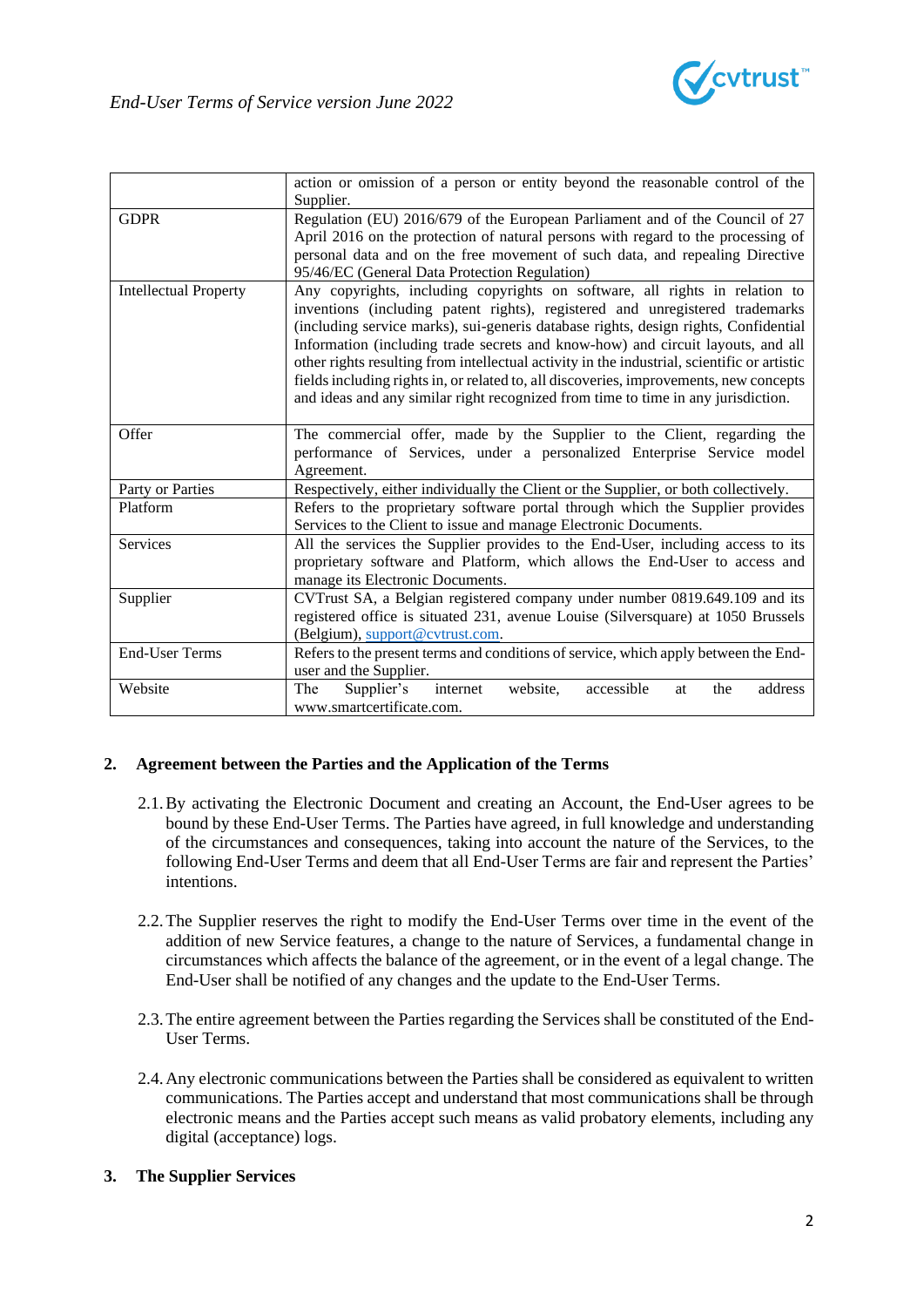

- 3.1.The Supplier provides a software application, accessory services, and access to the Platform for the purposes of the creation, grant, and management of Electronic Documents. The creation and grant of Electronic Documents are Services rendered to Clients for the benefit of End-Users.
- 3.2.The lifecycle management of Electronic Documents is a Service provided directly to End-Users, this covers the secure storage of all Electronic Documents issued by Clients to End-Users over time and making them available to third parties at the End-User's determination.
- 3.3.The Supplier guarantees the integrity of the Electronic Document, the authentication of the Client (i.e., that the Electronic Document was granted by the Client), and the validity of the Electronic Document.
- 3.4.The Supplier may make additions, feature adjustments to Services or other non-substantial modifications to the Platform and Services. The End-User acknowledges that the Platform and Services shall evolve and be updated overtime.
- 3.5.The Supplier shall provide general support services to Clients, including maintenance and updates regarding the functioning of the Platform. To this end, the Supplier shall have access to End-Users' Account and Electronic Documents, as may be necessary to perform the aforementioned tasks requested by the Client and/or to respond to any specific End-User requests.

### **4. The Role of the Client**

- 4.1. The Client is responsible for the issuance, annulment, and revocation of Electronic Documents. The Client is liable for any representations regarding the issuance of the Electronic Documents (i.e., ability and decisions to endow any titles or accreditations they may grant or recognize).
- 4.2. The End-User shall address all enquiries regarding the issuance, annulment and revocation of Electronic Documents, including any requests regarding formal or material errors, to the Client.
- 4.3. The Client is also sole responsible for any names, signs, any logos, or any other content it provides, or it uses commercially and in relation to the Electronic Documents and/or their appearance on the Platform, including any Banners.

#### **5. End-User Account**

- 5.1. To benefit from the Services the End-User must create an Account, which entails the acceptance of the present End-User Terms. When a Client first grants Electronic Documents to an End-User, the End-User shall receive an Activation Invitation allowing them to create an Account.
- 5.2. For subsequent grants of Electronic Documents, Clients may either automatically incorporate Electronic Documents into existent End-User Accounts or send separate Activation Invitations (per Electronic Document).
- 5.3. An End-User can request the deletion of their Account at any time through the Platform. This will terminate their Account. All Electronic Documents linked to the Account shall also be deactivated and erased, even if the Client remains a Service beneficiary of the Supplier.

## **6. Third-Party Consultation of the Electronic Document**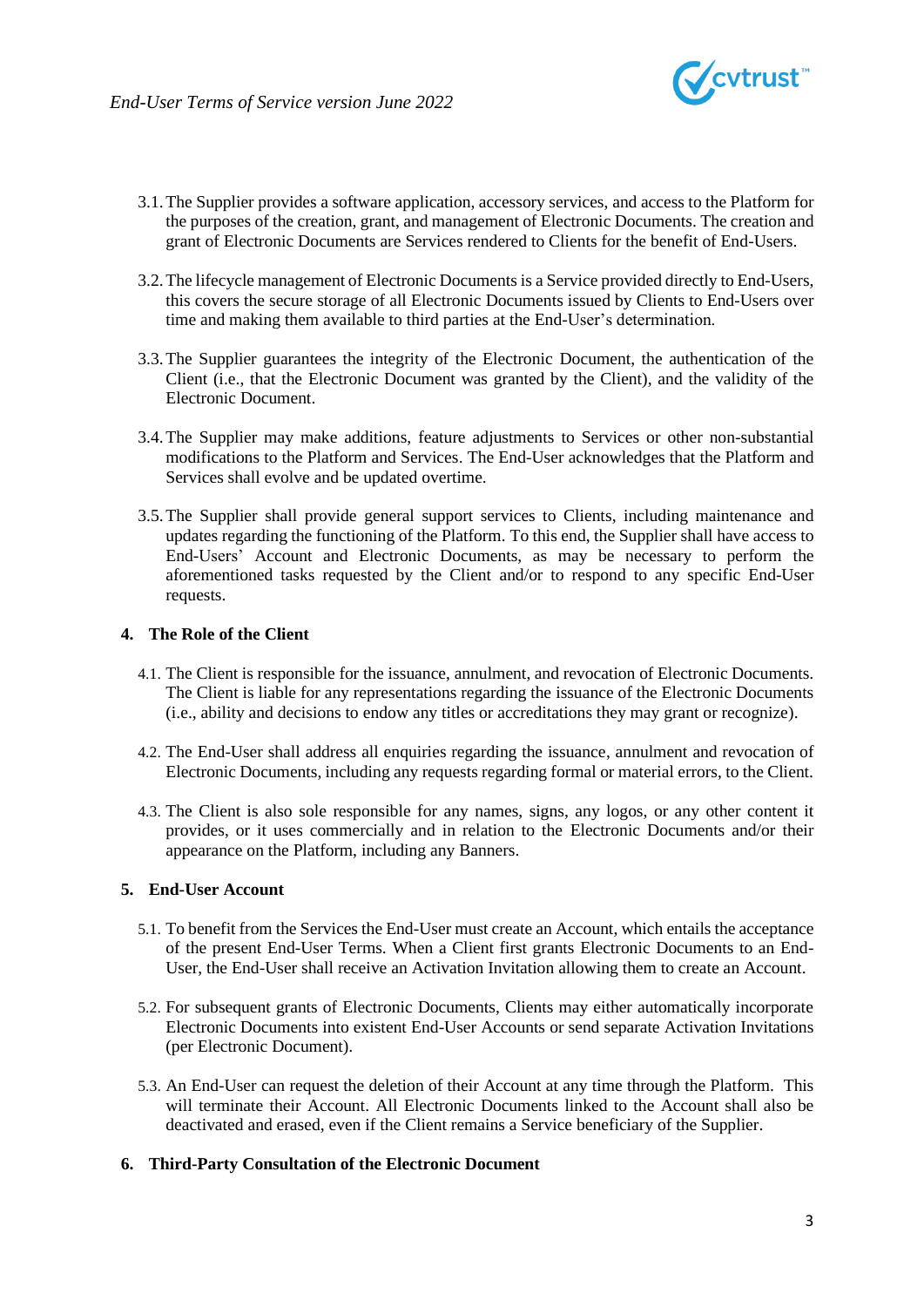

- 6.1. The End-User can select the different Electronic Documents that they wish to make available for third parties to consult through the homepage of their Account.
- 6.2. The hyperlink to the Account homepage or of the individual Electronic Documents shall make respectively the Account homepage page or the Electronic Documents available to any person or entity consulting it. The End-User is responsible for controlling the publication of the hyperlink or PDF form of the Electronic Document.
- 6.3. The Client retains the right to consult any Electronic Documents it has issued.

#### **7. Account Management**

- 7.1. An End-User can change the e-mail address associated with their account by changing the address registered in their Account.
- 7.2. An End-User can request to merge two Account s by writing to [support@cvtrust.com.](mailto:support@cvtrust.com) The procedure can take 3-7 business days. Different documents, such as proof of identity, may be requested by the Supplier and verification steps may be further required to ensure the End-User's identity.

### **8. Activation Data and Electronic Document Creation**

- 8.1. The Client is responsible for the choice of the Activation Data provided, as may be required to issue Electronic Documents. Any questions regarding Activation Data must be addressed directly to the Client.
- 8.2. The Client shall send an Activation Invitation to End-Users to access Electronic Documents. The End-User must create an Account when accepting the very first Activation Invitation they receive in order to e access the Electronic Document(s).
- 8.3. If an End-User has an existent Account, the Client can choose for Electronic Documents to be automatically integrated into the End-User's existent Account.

## **9. Activation Period**

- 9.1 The Activation Invitation may be valid for a limited period of time, as set by the Client (Activation Period), in which case the End-User must create an Account before the expiry data, otherwise the Activation Invitation shall expire, in which case the End-User will not be able to activate and access the Electronic Document.
- 9.2 Should an End-User wish to activate their Electronic Document after expiry of the Activation Period, the End-User must contact the Client directly to make their request, through independent means.

#### **10. Revocation of the Electronic Documents**

- 10.1.The Client can annul the grant of an Electronic Document prior to its activation by an End-User. If the Electronic Document has not yet been activated by the End-User, then the initial activation link shall be terminated and shall return an error message.
- 10.2.The Client may annul or revoke an Electronic Document that has been activated by an End-User on the basis of the Client's internal regulations or any applicable relevant legislation. The Client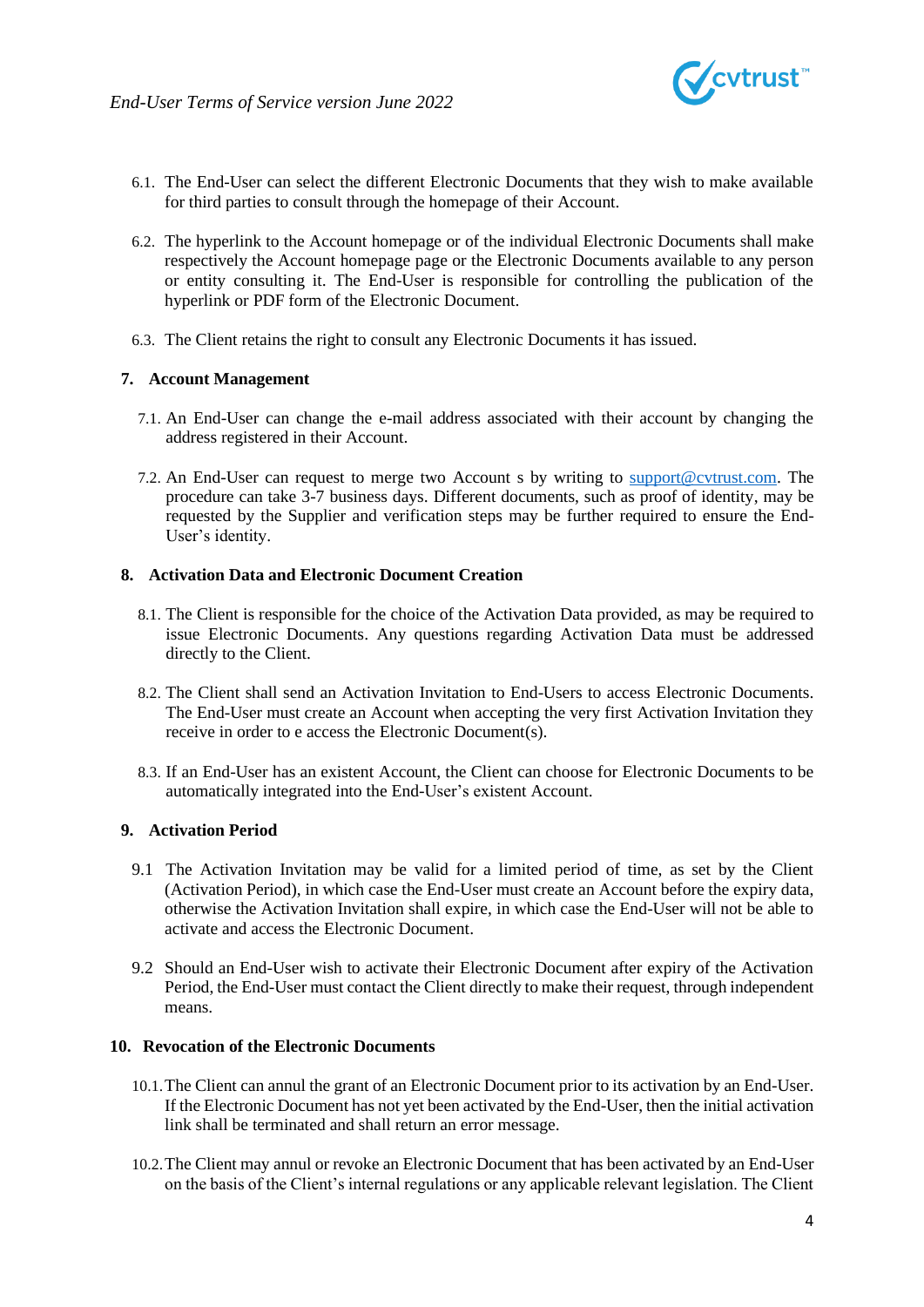

shall only annul or revoke the Electronic Document concurrently with any physical document (if applicable).

- 10.3.Once annulled or revoked the Electronic Document and any annexes shall no longer appear in the End-User's Account. Any third-party's attempt to verify the integrity or validity of or authenticate the Electronic Document will return an error message.
- 10.4.The End-User shall be notified by e-mail of the Client's decision and justification for annulling or revoking the Electronic Document.
- 10.5.The End-User should address any claims regarding the annulment or revocation of an Electronic Document to the Client directly.

#### **11.Termination and Account Suspension**

- 11.1.The Agreement is entered into for an indefinite duration.
- 11.2.The End-User can terminate the Services for convenience at any time, by written notice to the Supplier by registered letter, fax or e-mail with acknowledgement of receipt addressed to the Supplier Notification Information. This implies the termination and erasure of the End-User Account. Instructions in this respect are provided for on the Platform. The termination is done manually by the Supplier and may take 3-6 business days.

The End-User can request the erasure of the account through the Platform at any time in compliance with the applicable procedure.

- 11.3.The Parties can terminate the Agreement, at any time with immediate effect, without the prior intervention of a court and without indemnity, upon notice by any written means of communication (including by registered letter, fax or e-mail with acknowledgement of receipt) in the event of material breach by the other Party of its obligations under the Agreement, either i) immediately, if the breach is not curable, or in the case of fraud, impersonation, or other malicious or illicit activity or ii) if the breach is curable, after the other Party fails to cure such breach within thirty (30) days of receiving written notice to that effect.
- 11.4.The Supplier can suspend any Account, without prior notice and without any indemnity being due, should it suspect any fraud, violation of the End-User Terms, malicious activity or other illicit behaviour by an End-User.

Under no circumstances shall the deactivation or the suspension of an Account give rise to any damages or compensation to be paid to the End-User by the Supplier.

11.5.Notice to the Supplier shall be addressed to the Supplier Notification Information. The Supplier shall address any notifications due to the End-User to any postal address or e-mail address in the End-User's Account.

#### **12. Consequences of Termination**

12.1. Once the End-User has terminated Services all Account Data and access thereto shall be deleted. The End-User has a period of five (5) days (as from the date of the notice request) to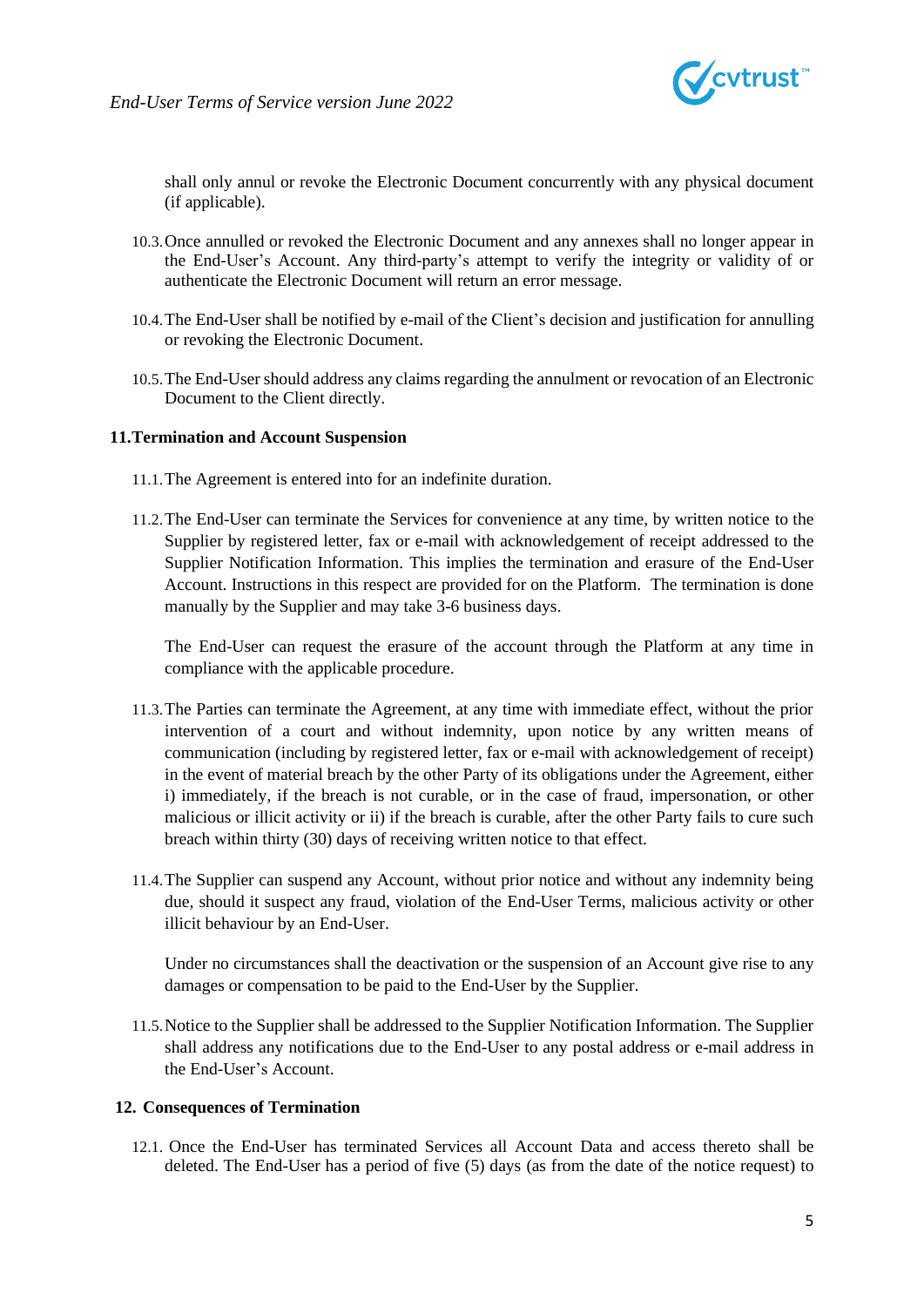

change their mind, within this period Account Data can be recuperated and reinstated. Past this five (5) day period, Account Data shall be definitely erased and irrecuperable.

#### **13. The End-User's Obligations**

13.1.In the performance of the Agreement, the End-User undertakes to respect the applicable laws and the End-User Terms and not to infringe any third-party rights.

13.2.The End-User undertakes:

- To respect Supplier's Intellectual Property rights and not reverse engineer, decompile, discover the source code or otherwise attempt to interfere with the Supplier's Intellectual Property rights;
- − To use the Platform and Services in a reasonable, honest, and loyal manner for its intended purposes only and not subvert any features;
- − To only communicate loyal, accurate, and reliable information and to regularly update it;
- To only disclose and use any personal data in conformity with data protection laws;
- − To only disclose information the End-User is legally authorized to disclose without violating any third-party rights or applicable legislation;
- To keep all Account access information, including passwords, confidential;
- Not to communicate, promote, or distribute, in any form or nature whatsoever, content or links that violate or harms third party rights, is defamatory, injurious, threatening, obscene, offensive, hateful or of a violent nature, or which incites violence, or which is of a political, racist, xenophobic, pornographic nature, or any content which in general can reasonably considered contrary to public order and good mores;
- − Not to communicate or promote content in breach of criminal law, in particular child pornography, paedophilia, debauchery, racism, xenophobia, publicity for offers of services of a sexual nature, the sale of drugs, etc;
- Not to communicate content that may infringe third party intellectual property rights or related interests;
- − Not to send any commercial, promotional, or other chain e-mail or spam messages to other End-Users through the Platform;
- Not to promote third party services that directly compete with the Services;
- To behave in good faith, honestly, and loyally towards the Supplier, other End-Users, and any other users;
- Not to knowingly post transmit, upload, link to, send or store any viruses, malware, Trojan horses, time bombs, mass messages, "*deep link*", "*page-scrape*", "*robot*", "*spider*" or any other means, program, method, algorithm, or other similar harmful software that could interfere with the functioning of the Site ("Malicious Software") in relation to the Website and Services.
- 13.3.In the event of the End-User's violation of any of the obligations above, the Supplier reserves the right to immediately deactivate the End-User Account, prohibit access to and subsequent registration on the Website, and to claim compensation for damages suffered.

13.4.The End-User shall be liable for all activity conducted by its Account.

#### **14. Liability**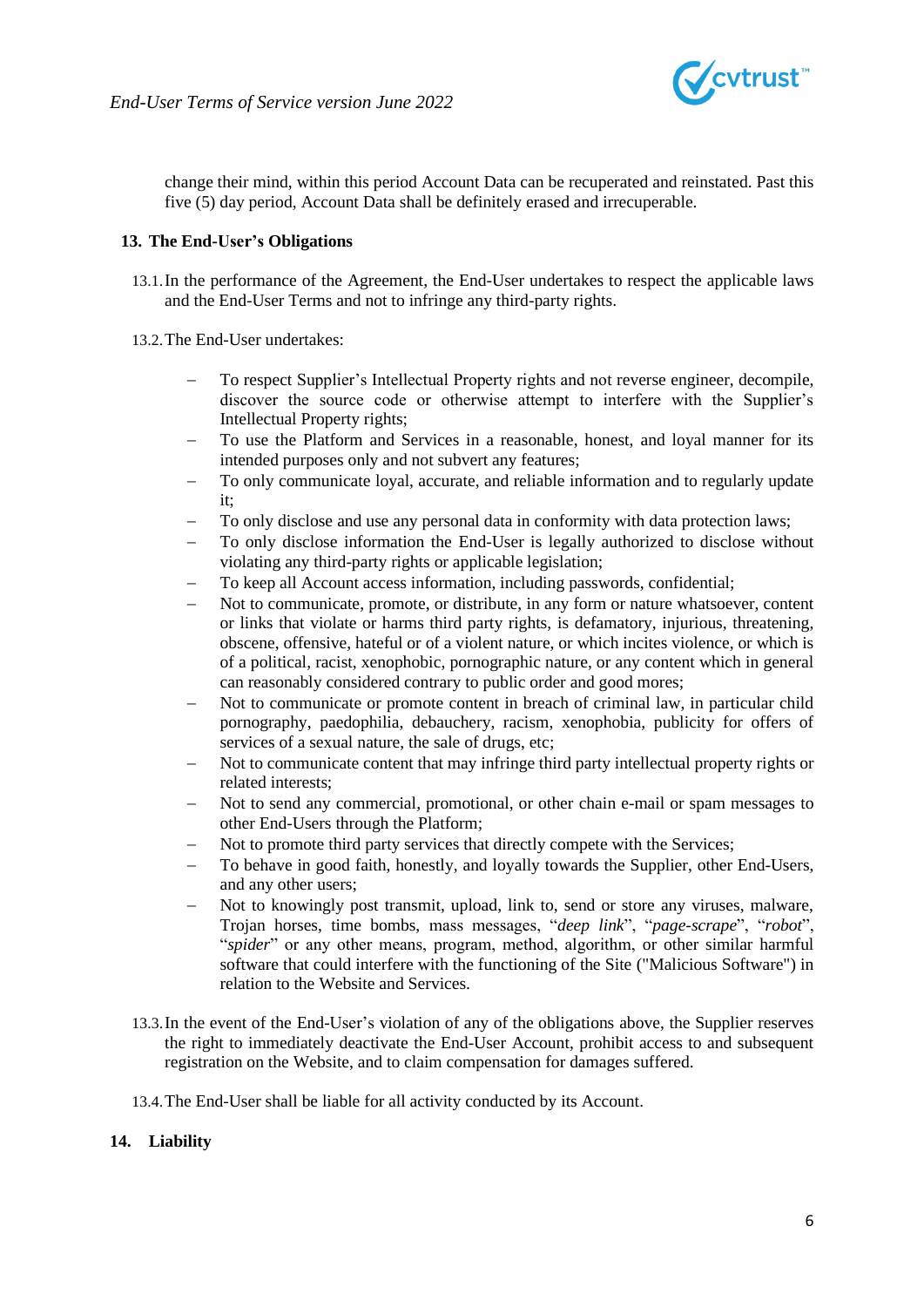

- 14.1. The Supplier shall only be liable to the End-User, regarding any type of liability (contractual, tort or otherwise), over the entire contractual relationship, for any direct damages stemming from its gross negligence or gross breach (*faute lourde*), for an amount equal to five thousand (5.000) EUR.
- 14.2. The Supplier shall not be liable, in any event and for any type of liability, for any indirect damages, such as loss of profits, loss of investments, loss of goodwill, or reputational damages, the End-User may suffer as a result of the Supplier's violation of the Agreement or any other event triggering its liability.
- 14.3. Any claims made by the End-User must be introduced within the shortest of the two time periods: within 6 months of becoming aware of the prejudicial event or when they ought to have become aware of the event or within 6 months of having grounds to make the claim. Unless the End-User notifies the Supplier that it intends to make a claim in respect of an event within the notice period, the End-User shall have no liability for that event. The notice must be in writing and must identify the event and the grounds for the claim in reasonable detail.
- 14.4. Any visitors to the Website, including Clients, End-Users, or any third parties, are responsible for conducting their own due diligence and their use and application of any information, including any business decisions or assessments made in relation thereto.
- 14.5. The Supplier may communicate any information, including the Client's or End-User's Confidential Information, at the request of any Governmental authorities. The Supplier cannot be held liable for any damages the Client may suffer as a result of the communication of said information to the authorities.
- 14.6. The Supplier Website and Platform may include hyperlinks to third party websites, sources or services. The Supplier does not control these external sources and may not be held responsible for any content, products or services they offer.
	- 14.7. In the event of fraud, impersonation, malicious activity or other illicit activity related to the Services, the Supplier reserves the right to remove, cancel, and/or erase all the Client's or End-User's Electronic Documents and any data provided on Platform. This removal or erasure is complete and shall affect the Client's and all End-User Accounts, without any damages or other compensation of any kind being due to the Client or End-User.

The End-User shall hold harmless and indemnify the Supplier with regard to any losses, paid compensation, damages or other expenses suffered by the Supplier in relation to third-party claims connected to the End-User's fraud, impersonation, malicious activity or other illicit activity related to the Services.

#### **15. The Supplier's Representations and Warranties**

- 15.1. The Supplier's undertakings set forth in the present End-User Terms are obligations of means.
- 15.2. The Supplier represents and warrants that is holds the necessary rights to provide Services and operate the Platform.
- 15.3. The Supplier ensures that the Services shall function substantially in accordance with the different End-User Terms.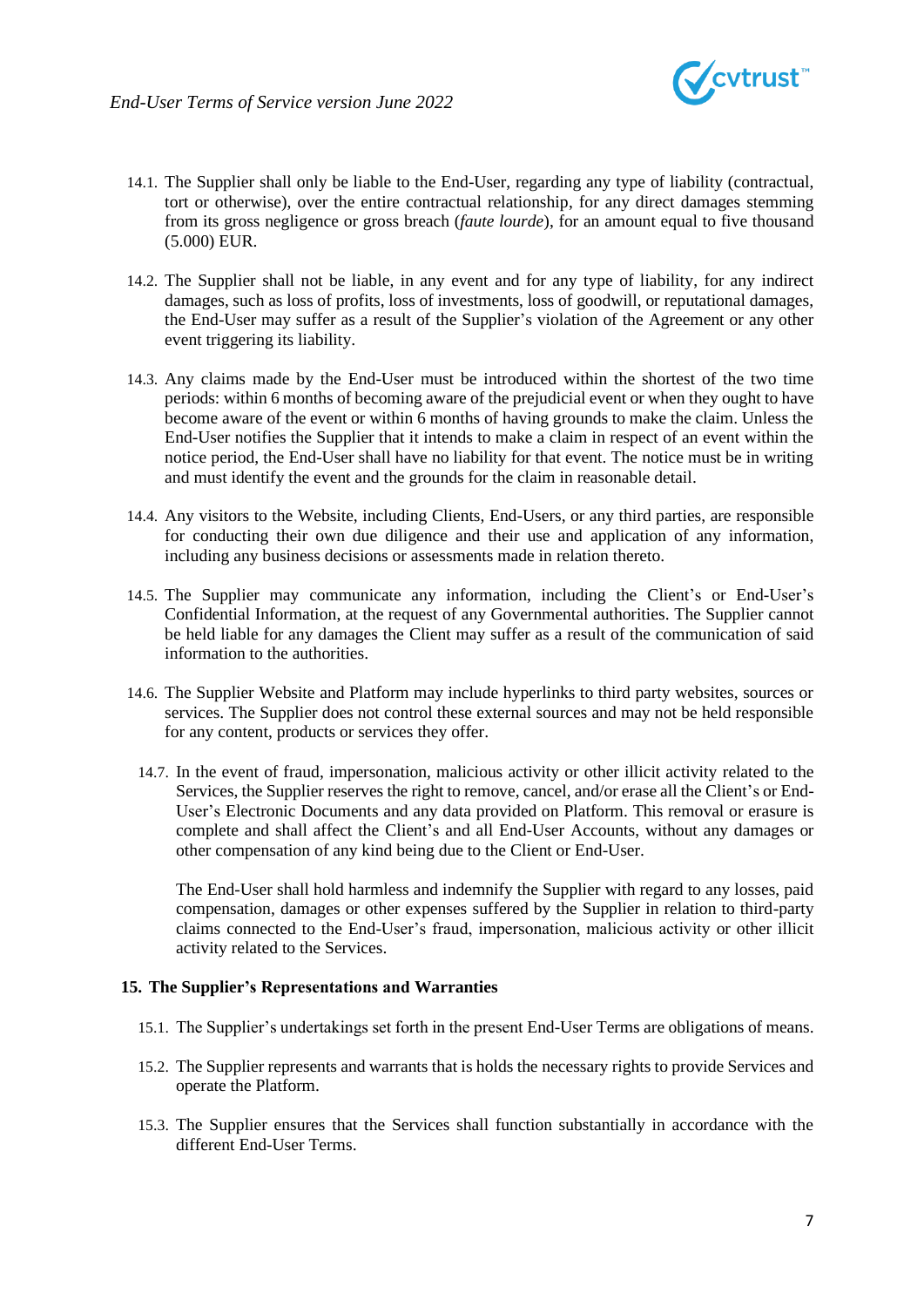

- 15.4. The Supplier is not responsible nor liable for the default, Service interruption, or other disturbances related to the hosting of data and/or the provision of electronic communications services, which the Supplier procures from a third-party provider. The Supplier uses a thirdparty hosting service provider with dedicated servers.
- 15.5. The Supplier shall ensure a 98% availability rate of the Services. However, Supplier cannot be held liable for any Service availability interruptions due to the fault or interruptions of thirdparty service providers (such as a hosting providers) or for reasons of force majeure. The End-User understands that technical errors can occur, and that the Supplier will provide its best efforts to remedy any Service availability interruptions.
- 15.6. The Supplier may temporarily interrupt or suspend access to the Platform and/or Services for reasons of maintenance, updates, technical improvements, development to the Platform and Services, or other reasonable interventions to safeguard or improve the functioning for the Platform and Services. Maintenance, updates or any other type of intervention on the Platform and Services shall be planned to occur outside of normal business hours CET, except for any urgent or security-based interventions, which shall be immediate at any time of day.

#### **16. Intellectual Property**

- 16.1. The interface, logos, graphic elements, photographs, animations, videos, text, and any other content provided through the Website, Services, or Platform, as well as all Intellectual Property attached thereto are owned by or licensed to the Supplier and may not be used in any manner without its express authorisation.
- 16.2. All Intellectual Property rights vested in the Platform and Services belong exclusively to the Supplier. For the avoidance of doubt, the Supplier is the proprietor of all databases, including Intellectual Property rights vested therein, connected to the use of Services.

The Client and End-Users are granted a limited, personal, non-sublicensable, world-wide, license to use Platform and Services as necessary for their intended purpose in accordance with the present Terms, for the duration of the Agreement. This license includes the right to use the US Patent 9,112, 730 (B2), entitled Centralized Method for Certifying Credentials.

- 16.3. The Supplier shall be the sole owner of any Intellectual Property rights that arise or are developed in the course of the performance of the Services, except with regard to any copyrights over the Electronic Documents which have been designed and created by the Client, which shall belong to the Client.
- 16.4. The End-User is prohibited from modifying, copying, reproducing, downloading, reverse engineering, discovering the source code, transmitting, decompiling and compiling, exploiting commercially or otherwise distributing in any manner, the Website, Platform, Services, or any other software or Intellectual Property attached thereto.

#### **17.Miscellaneous**

17.1.If any provision of the Agreement is deemed unlawful, void or unenforceable, then that provision is deemed severable from the Agreement and the remaining provisions are still valid and enforceable. The Parties shall negotiate a replacement clause in line with the original intent of and as close as possible to the provision deemed unenforceable.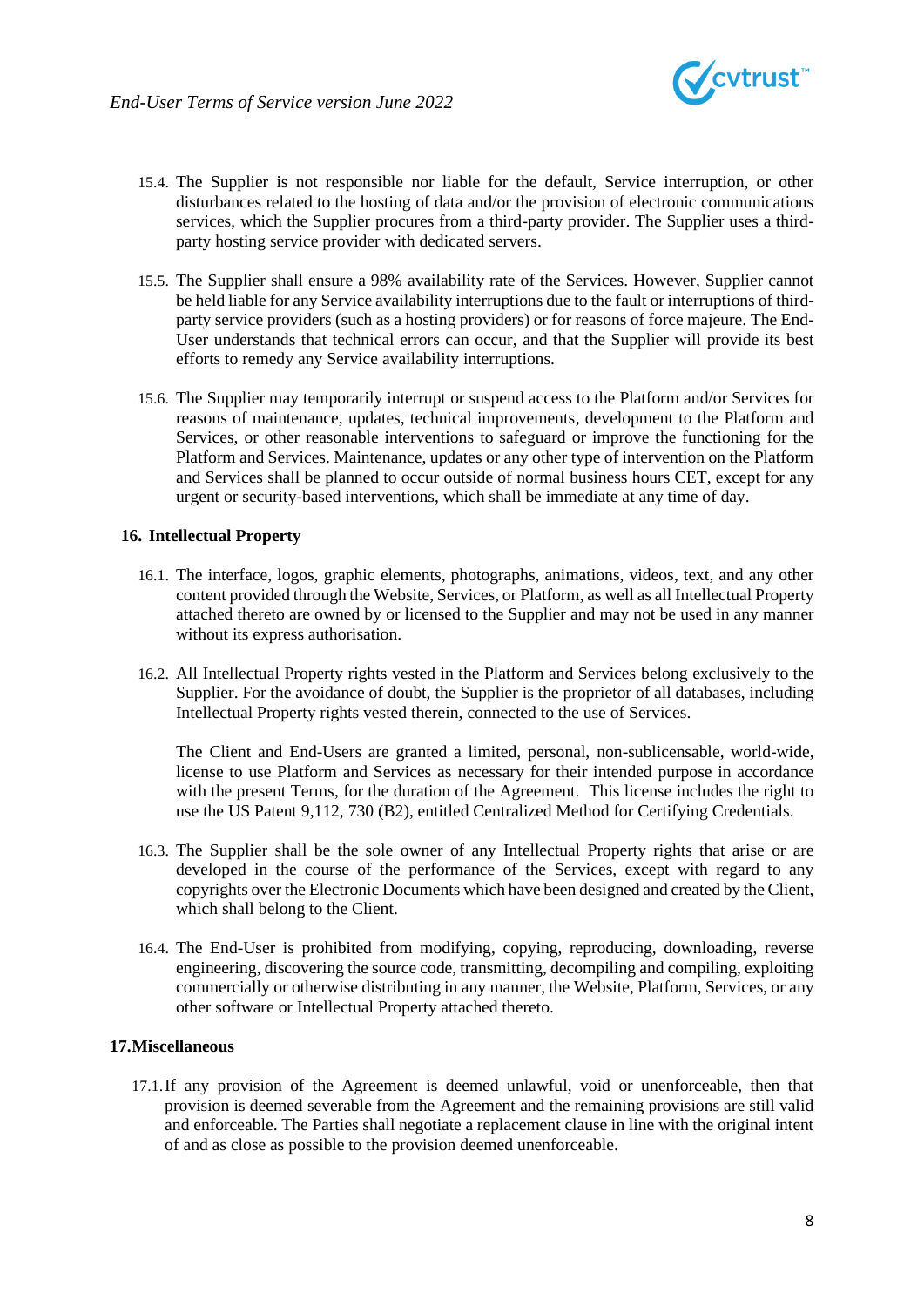

- 17.2.The failure of the Supplier to enforce any right or provision of the Agreement will not be construed as a waiver, any waiver of rights must be done in writing.
- 17.3.The titles and headings of the sections are for convenience only and shall not affect the interpretation of any provision of the Agreement. The use of the term 'including' shall not be read as limitative but merely illustrative.
- 17.4.Any provisions of the Agreement, which the Parties clearly intended to survive the termination of the Services, shall continue to apply, such as for example, any Intellectual Property provisions and liability or indemnity clauses.
- 17.5.The Agreement and any dispute or claim arising out of or in connection with it or its subject matter or formation (including non-contractual disputes or claims) shall be governed by, and construed in accordance with, the law of Belgium, excluding any conflict of law provisions.
- 17.6.Any disputes arising out of or in relation with this Agreement shall be finally settled under the CEPANI Rules of Arbitration by one or more arbitrators appointed in accordance with those Rules.

The arbitral tribunal shall be composed of one or three arbitrators, depending on the value of the claim. For claims of under 250.000 EUR, one arbitrator shall decide, and three arbitrators shall decide the dispute for all claims exceeding said threshold.

The seat of the arbitration shall be Brussels. The arbitration shall be conducted in the English language. The laws of Belgium, excluding any conflict of laws provisions, shall be applicable.

This is without prejudice to the End-User's rights to jurisdiction under applicable consumer protection law.

A consumer can also use the Online Dispute Resolution platform crated by the Commission available at https://ec.europa.eu/consumers/odr/.

17.7.Any conflict that may arise shall first be subject to an amicable resolution, except for uncontested invoices, only to the extent that the Parties are not able to resolve their difference amicably, can the Parties resort to an arbitration procedure.

## **PERSONAL DATA PROCESSING PROVISIONS**

Words and expressions used hereinunder but not defined shall have the meanings given to such words and expressions in the GDPR.

Supplier has nominated a DPO, who can be reached at dpo@cvtrust.com.

#### **18. Data Processing Controllers and Activities**

- 18.1.The Supplier acts as an independent controller of Account Data in particular with regard to Account administration activities and the lifecycle management of Electronic Documents, including their retention over-time and their making available to third parties.
- 18.2.Once the End-User has created an Account the Supplier shall be considered as an independent controller with respect to the Account Data.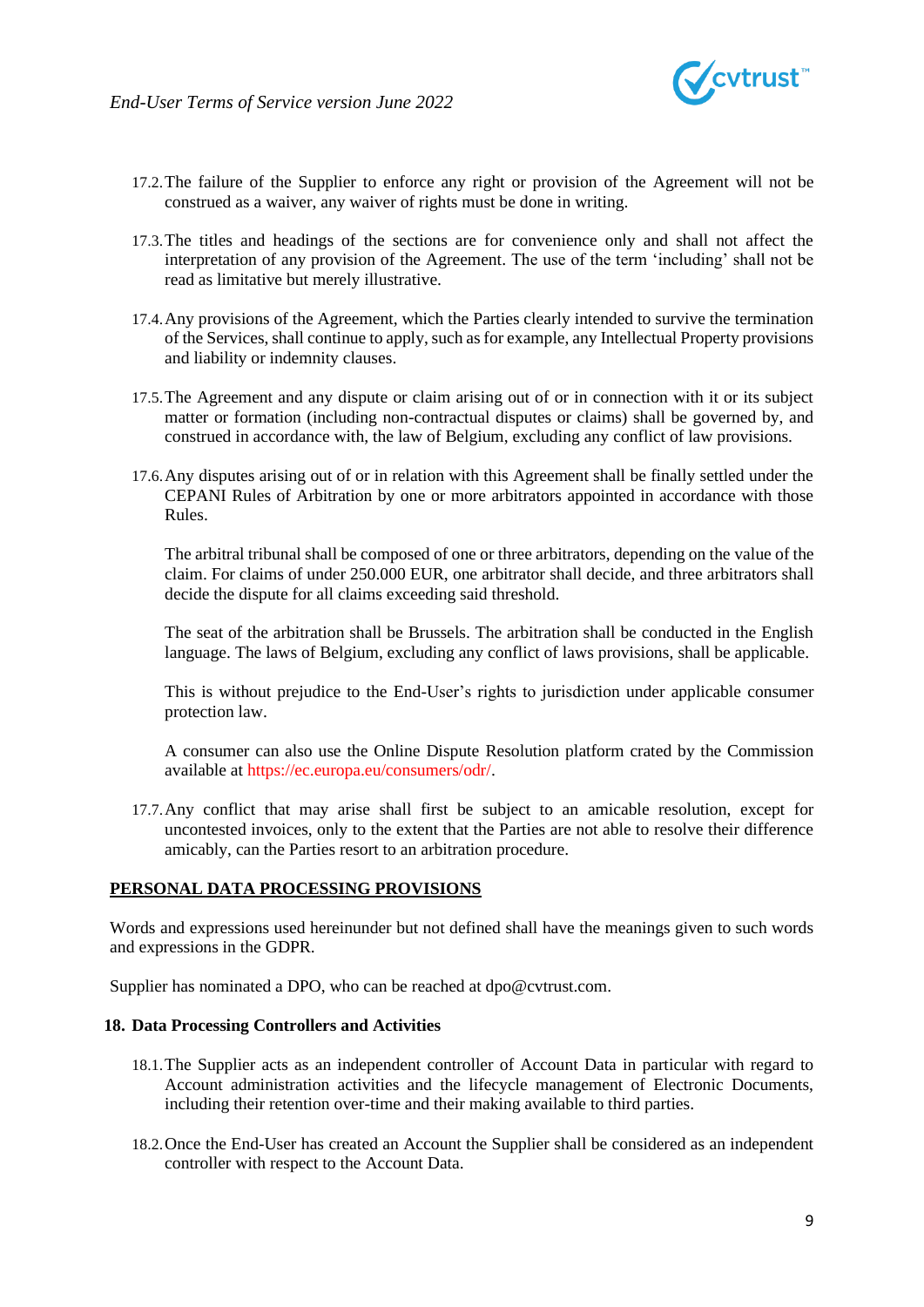

18.3.The Client acts as an independent controller of Activation Data for the creation and issuance of Electronic Documents, including the revocation and annulment of Electronic Documents. For more information regarding the Client's personal data processing activities, the End-User should consult the Client.

Supplier acts as a processor on behalf of the Client in relation to the creation, granting, and/or or revocation/annulment of Electronic Documents. Any questions on these topics should be addressed to the Client.

| <b>Personal Data</b>       | <b>Purpose</b>             | <b>Legal</b> basis                                 | <b>Storage</b>                                                                                                                                                                                                                                                   |
|----------------------------|----------------------------|----------------------------------------------------|------------------------------------------------------------------------------------------------------------------------------------------------------------------------------------------------------------------------------------------------------------------|
| Such as: Name;             | To provide Services;       | The performance of a                               | Personal data will be                                                                                                                                                                                                                                            |
| Email;                     | including to manage the    | contract the End User is a                         | processed and stored                                                                                                                                                                                                                                             |
| Log-in information;        | life<br>cycle<br>οf<br>the | party to (the End-User                             | as long as an End-                                                                                                                                                                                                                                               |
| Other<br>identification    | Electronic<br>Document     | Terms)<br>for<br>the                               | user keeps an active                                                                                                                                                                                                                                             |
| data, such as birthdate    | and certify the accuracy   | performance of Services,                           | Account<br>50<br>and                                                                                                                                                                                                                                             |
| or physical address;       | of<br>Electronic           | when creating an Account.                          | years as from their                                                                                                                                                                                                                                              |
| credentials/Electronic     | Documents, including       |                                                    | last<br>date<br>of                                                                                                                                                                                                                                               |
| Document;                  | making it available to     |                                                    | connection/use<br>of                                                                                                                                                                                                                                             |
| Personal data points       | third-parties.             |                                                    | the Account.                                                                                                                                                                                                                                                     |
| required by the Client     |                            |                                                    | Once an Account                                                                                                                                                                                                                                                  |
| for the granting of        |                            |                                                    | has been terminated,                                                                                                                                                                                                                                             |
| credentials.               |                            |                                                    | the personal data                                                                                                                                                                                                                                                |
|                            |                            |                                                    | shall<br>be<br>deleted                                                                                                                                                                                                                                           |
|                            |                            |                                                    | within 5-days.                                                                                                                                                                                                                                                   |
|                            |                            |                                                    | Any personal data<br>that may give rise to<br>legal effects may be<br>archived<br>for<br>evidentiary purposes<br>for a period equal to<br>the<br>statute<br>οf<br>limitation<br>(most<br>often 10 years) or<br>legally<br>any<br>prescribed retention<br>period. |
| Such as:                   | To<br>respond to<br>and    | The performance of a                               | Persona data will be                                                                                                                                                                                                                                             |
| Email<br>address,          | manage End-User<br>ad      | contract the End User is a                         | processed and stored                                                                                                                                                                                                                                             |
| communications,            | hoc requests, assistance,  | party to (the End-User                             | as long as necessary                                                                                                                                                                                                                                             |
| <b>Electronic Document</b> | merging of Accounts,       | Terms or the specific                              | perform<br>the<br>to                                                                                                                                                                                                                                             |
|                            | etc.                       | request made by the End-                           | specific request.                                                                                                                                                                                                                                                |
|                            |                            | User) for the performance                          |                                                                                                                                                                                                                                                                  |
|                            |                            | Services<br>of<br>and<br>all<br>accessory services |                                                                                                                                                                                                                                                                  |
| Such as:                   | promotional<br>send<br>To  | Consent                                            | Personal data will be                                                                                                                                                                                                                                            |
| Name;                      | materials<br>regarding     |                                                    | processed and stored                                                                                                                                                                                                                                             |
| Email address.             | Service updates, feature   |                                                    | so long as the End-                                                                                                                                                                                                                                              |
|                            | additions, events, etc.    |                                                    | User is subscribed to                                                                                                                                                                                                                                            |

#### **19. Description of Data Processing Activities**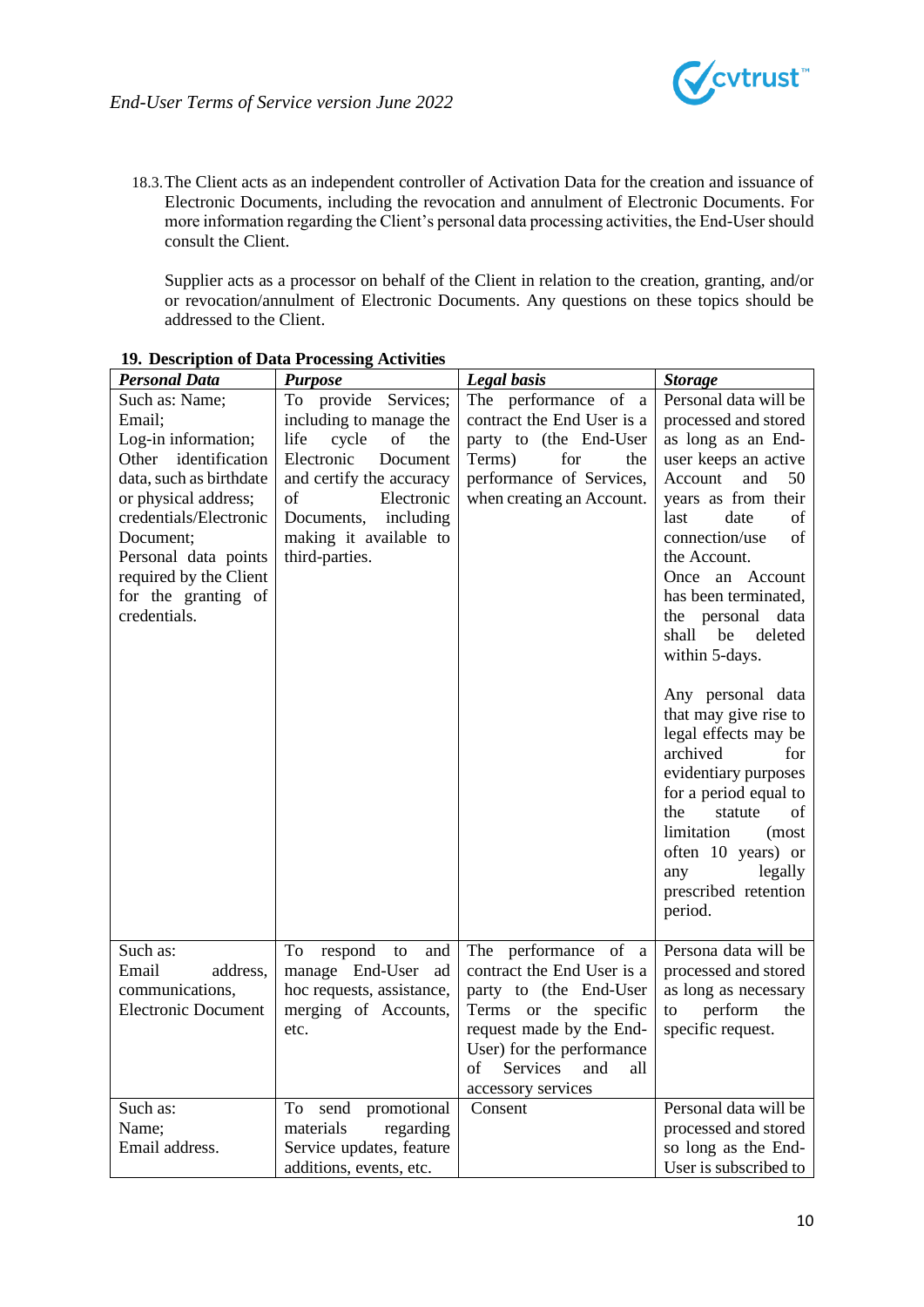

|                         |                             |                              | updates and has not     |
|-------------------------|-----------------------------|------------------------------|-------------------------|
|                         |                             |                              | opted-out               |
| Such as: IP address;    | To evaluate, update, and    | Supplier's<br>legitimate     | The<br>conversion       |
| of<br>Service<br>Logs   | manage the company's        | interest to provide and      | statistic is a fact and |
| access;                 | value,<br>and<br>Service    | improve<br>its<br>services,  | is registered so long   |
| Statistics linked<br>to | offering/technology.        | maintain service levels,     | as the client and end-  |
| Account use;            |                             | and<br>by<br>virtue of the   | user accounts exist;    |
|                         | The fact that an end-user   | Client's<br>(granting)       |                         |
|                         | accepted the Electronic     | authority's) rights/interest | Personal data will be   |
|                         | Document is tabulated       | to oversee the granting of   | processed and stored    |
|                         | to provide conversion       | its credentials.             | in order to fulfill any |
|                         | statistics.                 |                              | legal<br>retention      |
|                         |                             |                              | periods Supplier is     |
|                         | Data about consultation     |                              | subject to or for the   |
|                         | and the different use of    |                              | duration<br>of<br>the   |
|                         | the<br>Electronic           |                              | of<br>statute           |
|                         | is<br>also<br>Document      |                              | limitations.<br>Any     |
|                         | collected<br>but            |                              | other usage statistics  |
|                         | immediately                 |                              | immediately<br>are      |
|                         | anonymized.                 |                              | anonymized.             |
|                         |                             |                              |                         |
|                         |                             |                              |                         |
|                         | Personal data may be        |                              |                         |
|                         | anonymized<br>for<br>the    |                              |                         |
|                         | compilation of long-        |                              |                         |
|                         | term statistics             |                              |                         |
| Such as: IP address;    | To manage and prevent       | The performance of a         | Personal data will be   |
| of<br>Service<br>Logs   | security<br>risks<br>and    | contract the End User is a   | processed and stored    |
| access and actions;     | service<br>integrity,<br>in | party to (the End-User       | as long as necessary    |
|                         | particular IT security,     | Terms)<br>for<br>the         | to ensure<br>a high     |
|                         | monitoring<br>of            | performance of Services      | level of IT security    |
|                         | suspicious activity and     |                              | data back-ups,<br>1n    |
|                         | fraud<br>detection.         |                              | and to ensure non-      |
|                         | Supplier<br>keep<br>may     |                              | reputability<br>of      |
|                         | access logs, store back-    |                              | actions.                |
|                         | ups, or carry-out other     |                              |                         |
|                         | security activities which   |                              | Any personal data       |
|                         | involve<br>the<br>may       |                              | that may give rise to   |
|                         | processing of personal      |                              | legal effects may be    |
|                         | data to ensure a high       |                              | archived<br>for         |
|                         | level of IT Security and    |                              | evidentiary purposes    |
|                         | prevent                     |                              | for a period equal to   |
|                         | fraud/impersonation.        |                              | the<br>statute<br>of    |
|                         |                             |                              | limitation<br>(most     |
|                         |                             |                              | often 10 years) or      |
|                         |                             |                              | legally<br>any          |
|                         |                             |                              | prescribed retention    |
|                         |                             |                              | period.                 |
|                         |                             |                              |                         |